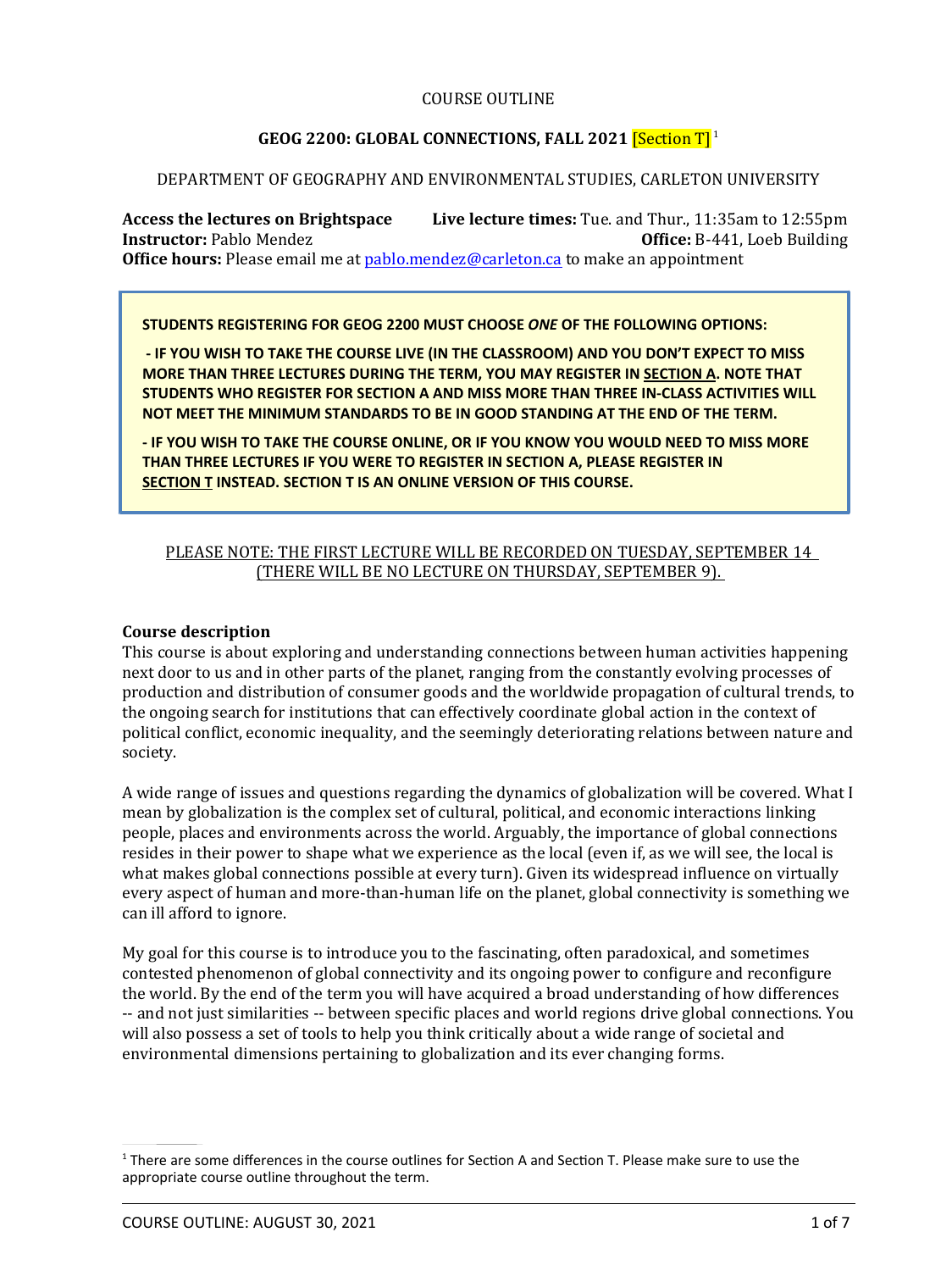# **Prerequisites**

Second-year standing or permission of the Department.

#### **Learning Outcomes**

In this course you will gain a geographic understanding of the concept of global connections in the economic, political, environmental and cultural realms. You will also develop the ability to recognize institutional and everyday forms of interconnection between different world regions. Finally, you will acquire the ability to discuss key distinguishing features of various key global actors and their roles in the uneven process of globalization.

#### **When to watch the lectures**

Two lectures lasting one hour and twenty minutes each will be recorded every week (on Tuesdays and Thursdays). You are required to watch the two weekly lectures no later than the Monday after they have been recorded and posted on Brightspace. For example, you must watch the lectures recorded on September 28 and September 30 no later than Monday, October 4. There will be a number of "in-class" activities throughout the term and you will need to submit this work by the following Monday. Failure to submit more than three of these activities on time would prevent you from being considered as "in good standing" at the end of the course. Please watch the lectures every week to avoid disappointment!

I recommend you review the orientation materials for online courses that Carleton Online provides at https://carleton.ca/online/online-learning-orientation/

#### **Course materials**

You are not required to purchase a textbook for this course. Instead, all reading materials will be available online free of charge.

The syllabus and additional information and materials for the course will be posted on the Brightspace Course Management System. You must access your Brightspace account by going to: https://brightspace.carleton.ca/

Note that lecture topics and required readings are subject to change at the discretion of the instructor. Changes will be announced on Brightspace.

## **Evaluation**

| In-class activities          | 6%  |
|------------------------------|-----|
| Two midterm exams            | 24% |
| Research project (3-4 pages) | 35% |
| Take-home final exam         | 35% |

**WHAT TO DO IF YOU MISS AN IN-CLASS ACTIVITY OR MIDTERM EXAM FOR JUSTIFIABLE REASONS:** Please do not email me to inform me of your absence. Instead, submit your absence documentation using the special link provided on Brightspace. I will review any absence documents you may have submitted at the end of term when I calculate your overall course grade. I may contact you at that point if I need clarification.

*In-class activities*: Throughout the term, there will be a number of in-class activities you will need to complete and submit via Brightspace no later than the Monday after the activity has been assigned. The dates in which these activities take place will be announced on Brightspace on the week in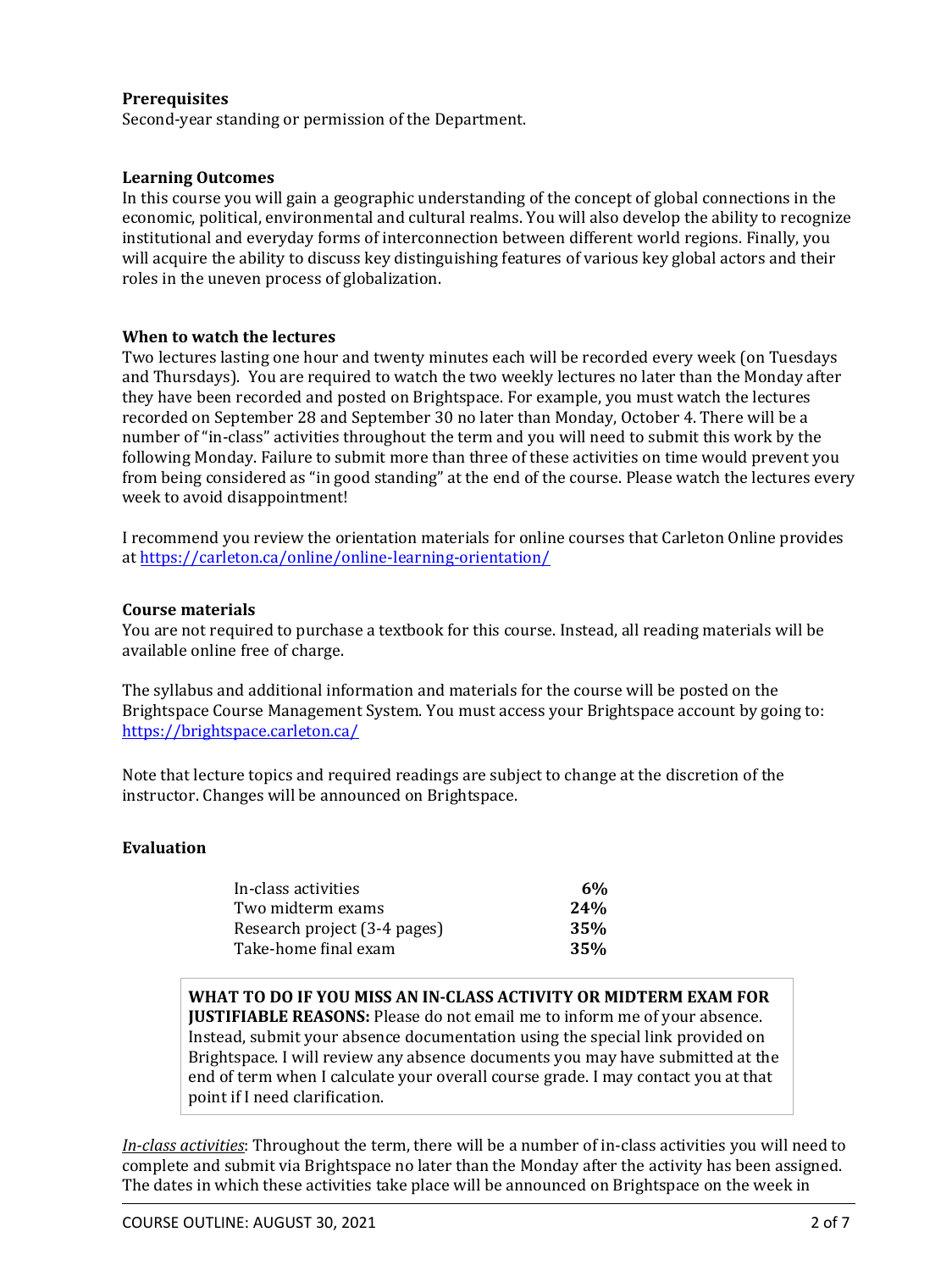which you are expected to write and submit them. This short notice approach is meant to encourage you to watch the lectures promptly each week and not fall behind. The activities may consist for example of multiple-choice questions, short answer questions, or paragraph-length reflections on topics related to the course. Students must work alone and submit their own answers. A penalty of 15 points out of 100 will apply if you submit your activity late on the day it is due. If you submit it the following day or later, you will get a grade of zero on the activity. There will be no make-up inclass activities; if you miss one for justifiable and documented reasons, that activity will not count toward your course grade. If you register in this course between September 14 and September 22, any in-class activity administered before September 21 will not be included in the calculation of your course grade. Missing an in-class activity without a justifiable and documented reason will attract a grade of zero on it. Note that if you miss more than three in-class activities for any reason, I will not consider you in good standing at the end of the term. More details about these activities will be provided during the first lecture and posted on Brightspace.

*Midterm exams*: There will be two midterm exams lasting 80 minutes each. You may consult course materials (your notes or the assigned readings) and you may write the midterms from anywhere that has a reliable WiFi connection. Your answers will be due on Brightspace by the end of the day unless you have been granted official accommodation. The exams will consist of multiple-choice, fill-in-the-blank, short-answer, and/or short essay questions. There will be no lecture on the days of the midterm exams. Each midterm will be worth 12 percent of your course grade, and the second midterm will not be cumulative. You must work alone and the answers you submit must be your own.

In order to spread out the marking and ensure you get your grades back quickly, one half of the class (*Division One*) will write the ϐirst midterm on Thursday, October 14 and the second midterm on Thursday, November 18. The other half of the class (*Division Two*) will write their first midterm on Thursday, October 21 and the second midterm on Thursday, November 25. You will have the opportunity to choose which half of the class you want to be in on September 23 starting at 7am, by entering your selection on Brightspace. Spots for either Division will be available on a first-comeϐirst-served basis, and once you've chosen a Division you will not be able to switch to the other. **For** now, plan to be available to write the first midterm exam on October 14 and 21, and the **second midterm exam on November 18** *and* **25.** Midterm questions will become available on Brightspace at 11:35am on the day of your exam. It is a requirement of this course to be available to write these exams by the end of the day on the dates they are scheduled.

Please note there will be no make-up midterm exams. If you miss one of them for justifiable and documented reasons, the average of your grade on the term project and final exam will count as your missed midterm grade. Missing a midterm without a justifiable and documented reason will attract a grade of zero on it.

 *Research project*: For this assignment you will research and write a three- to four-page paper due on Brightspace by the end of the day on Thursday, December 9. I will provide you with a list of allowed topics via Brightspace by October 12. Proper spelling, grammar and use of APA citation format is expected. While I will be happy to answer general questions you may have about your essay, I will not read your draft and give you feedback on it. Note that term projects submitted after the December 9 deadline will attract a penalty of 15 points out of 100 per day late. Please do not submit your term project via email. Term projects submitted via email without my prior approval will attract a penalty of 15 points out of 100. If you wish to review your marked paper, you'll be required to contact me by email no later than seven days after the project grades have been posted to make an appointment for that purpose. More details about the term project requirements will be provided in class after the first midterm and posted on Brightspace.

*Take-home final exam*: This exam will allow you to demonstrate the cumulative knowledge you acquire in this course. It may include multiple-choice, fill-in-the-blank, short-answer, and/or long essay questions. The exam will be made available to you on Brightspace at the end of the last lecture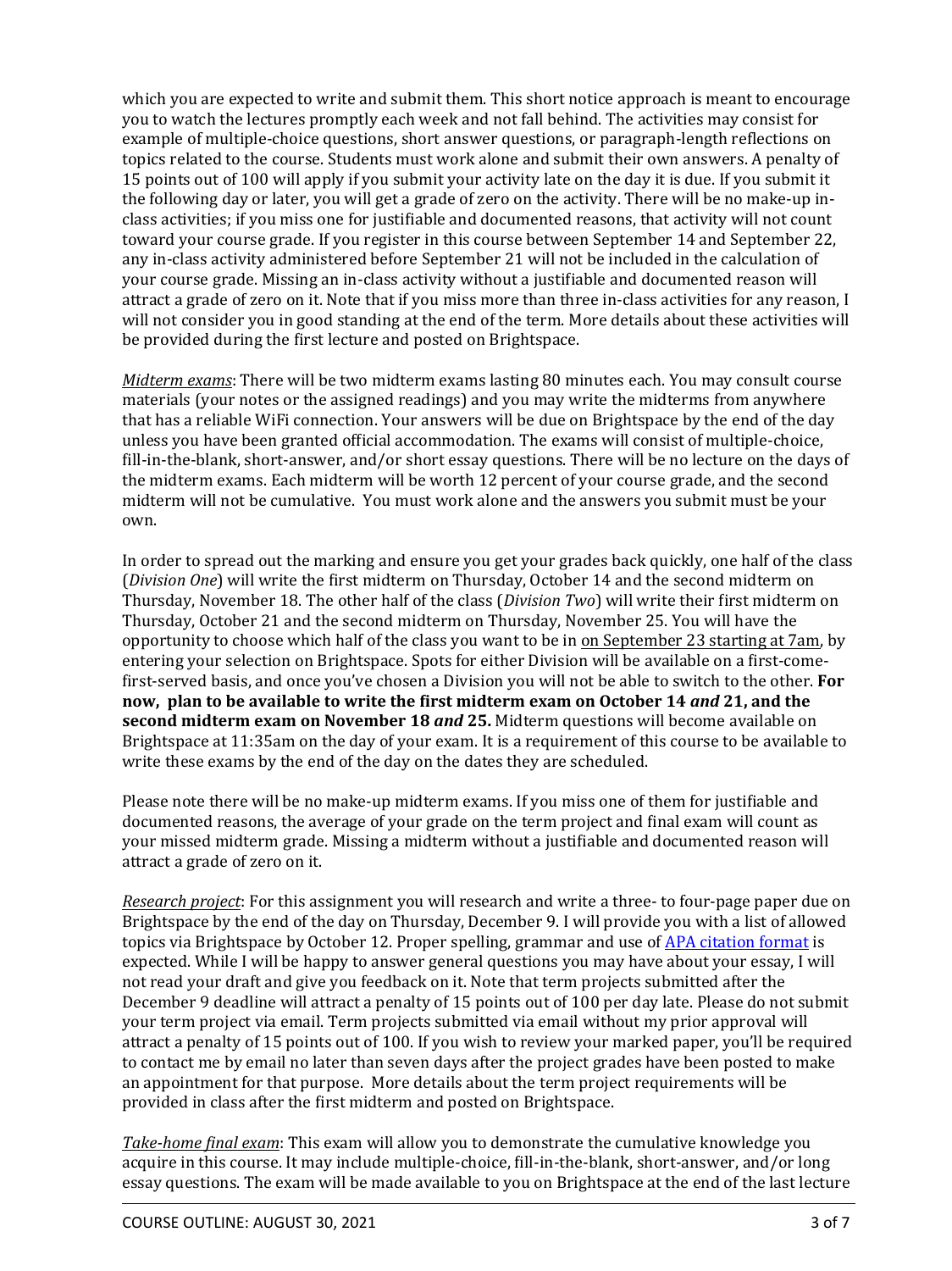on December 9, and it will be due by the end of the day on December 23. Note that final exams submitted after the December 23 deadline will attract a penalty of 15 points out of 100 per day late. Please do not submit your exam via email. Final exams submitted via email without my prior approval will attract a penalty of 15 points out of 100. If you wish to review your marked exam, you'll be required to contact me by email no later than seven days after the grades have been posted to make an appointment for that purpose. Note that if you need to defer your final exam, only official deferrals petitioned through the Office of the Registrar will be honoured (see the following webpage for details: http://carleton.ca/registrar/special-requests/deferral/).

# *Minimum standards to be in good standing*:

To be considered in good standing, students must receive *a grade of D- or higher in the ϔinal exam and miss no more than three of the lecture-based activities administered during the term*. At the discretion of the instructor, students who fail to meet these requirements may be given the opportunity to do an interview with him to demonstrate their grasp of the course material.

#### *Grades*

In accordance with the Carleton University Calendar, the letter grades assigned in this course will have the following percentage equivalents:

| A+ = 90-100   | $R_{+} = 77-79$ | $C_{\pm} = 67 - 69$ | $D_{+} = 56 - 59$ | $F =$ Below 50 |
|---------------|-----------------|---------------------|-------------------|----------------|
| A = 85-89     | $R = 73-76$     | $C = 63 - 66$       | $D = 53 - 56$     |                |
| $A = 80 - 84$ | $B = 70-72$     | $C = 60-62$         | $D = 50-52$       |                |

 $WDN = Withd$ rawn from the course;  $ABS = Student$  absent from final exam;  $DEF = Deferred$  (See above); FND = (Failed, no Deferred) = Student could not pass the course even with 100% on final exam.

Standing in a course is determined by the course instructor subject to the approval of the Faculty Dean. This means that grades submitted by the instructor may be subject to revision. No grades are final until they have been approved by the Dean.

## **Retain copies of work submitted**

Students are strongly advised to retain a hard copy (and electronic backup) of all work submitted and be prepared to provide it to the instructor in the event of loss for any reason.

## **Communication with the instructor**

You are encouraged to contact me with questions and concerns about the course, readings, or assignments. As you know, e-mail is excellent for conveying simple information but not a good medium for complex communication. Feel free to send me messages when you can realistically expect that your question can be answered in one or two sentences. Questions like "what are you looking for on the exam?" are inappropriate for an e-mail format. For this kind of complex information, please email me to schedule an in-person or telephone appointment. It is important to include the course code and section (ie, *GEOG 2200 Section T*) in the subject line of all emails you send me , to prevent messages from being automatically redirected to my junk mailbox. Do not include any other text besides the course code and section in the subject line of your message. Please be aware that you may not receive a response if you fail to follow these instructions.

## **Drop date**

Please check the Carleton University Calendar for the last day in the term to withdraw from a course with full fee adjustment.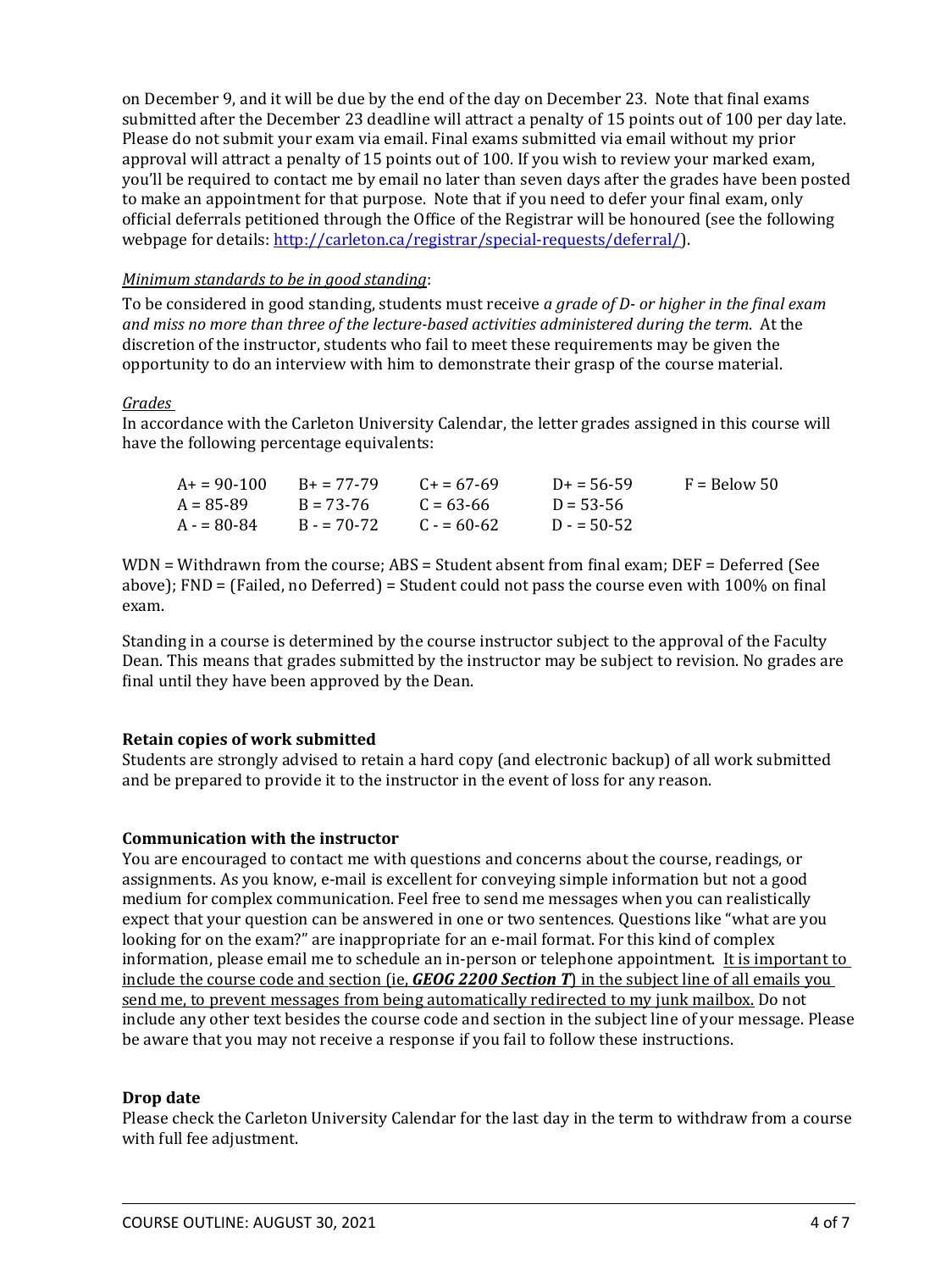# **Instructional & Conduct Offences:**

Instructional offences include (among other activities): cheating, contravening examination regulations, plagiarism, submitting similar work in two or more courses without prior permission, and disrupting classes. Conduct offences apply in areas of discrimination and sexual harassment. Further information about University regulations which define and regulate these offences is presented in the Undergraduate Calendar*:* http://calendar.carleton.ca/undergrad/regulations/

## **Note on Plagiarism:**

*Plagiarism is the submission of someone else's writing/ideas/work as your own.* All ideas presented which are not your own must be properly referenced. While forms of plagiarism may vary, each involves verbatim or near verbatim presentation of the writings or ideas of others' as one's own without adequately acknowledging the original source. Plagiarism includes (but is not limited to): copying from a book, article or another student; downloading material or ideas from the Internet and replicating these verbatim or without citation; or otherwise submitting someone else's work or ideas as your own.

University regulations stipulate that allegations of plagiarism, cheating or any violations of examination conduct rules will be thoroughly reviewed. If the instructor suspects that a student has submitted plagiarized work, the submitted assignment will be forwarded to the Chair of the Department of Geography and Environmental Studies. If it is agreed that an instructional offence may have been committed, the case will be forwarded to the Associate Dean (Undergraduate Affairs) of the Faculty of Arts and Social Sciences. **University procedures do not permit the instructors to discuss the allegations with you.** You will receive a request from the Associate Dean's Office to discuss this matter in person with two Associate Deans. They decide if an instructional offence has occurred, following an interview with the student, and decide what, if any, any penalties are warranted. Thus, you are advised to keep all research notes and printouts from web sites, even after you submit your paper.

The key to avoiding plagiarism is to learn how to do research and how to cite sources properly. The following web site provides advice: http://www.library.carleton.ca/help/avoid-plagiarism

# **Writing tutorial service**

If you feel you need assistance in improving your writing skills, you are encouraged to get in touch with the Writing Tutorial Service (Room 229, Patterson Hall, http://www.carleton.ca/wts/).

# **Academic standing and conduct**

Students must familiarize themselves with the regulations concerning academic standing and conduct in the *Carleton University Undergraduate Calendar*. This document can be accessed online at: http://calendar.carleton.ca/undergrad/

## **Requests for Academic Accommodation**

You may need special arrangements to meet your academic obligations during the term. For an accommodation request, the processes are as follows:

Pregnancy obligation: Please contact your instructor with any requests for academic accommodation during the first two weeks of class, or as soon as possible after the need for accommodation is known to exist. For more details, visit the Equity Services website: carleton.ca/equity/wp-content/uploads/Student-Guide-to-Academic-Accommodation.pdf

Religious obligation: Please contact your instructor with any requests for academic accommodation during the first two weeks of class, or as soon as possible after the need for accommodation is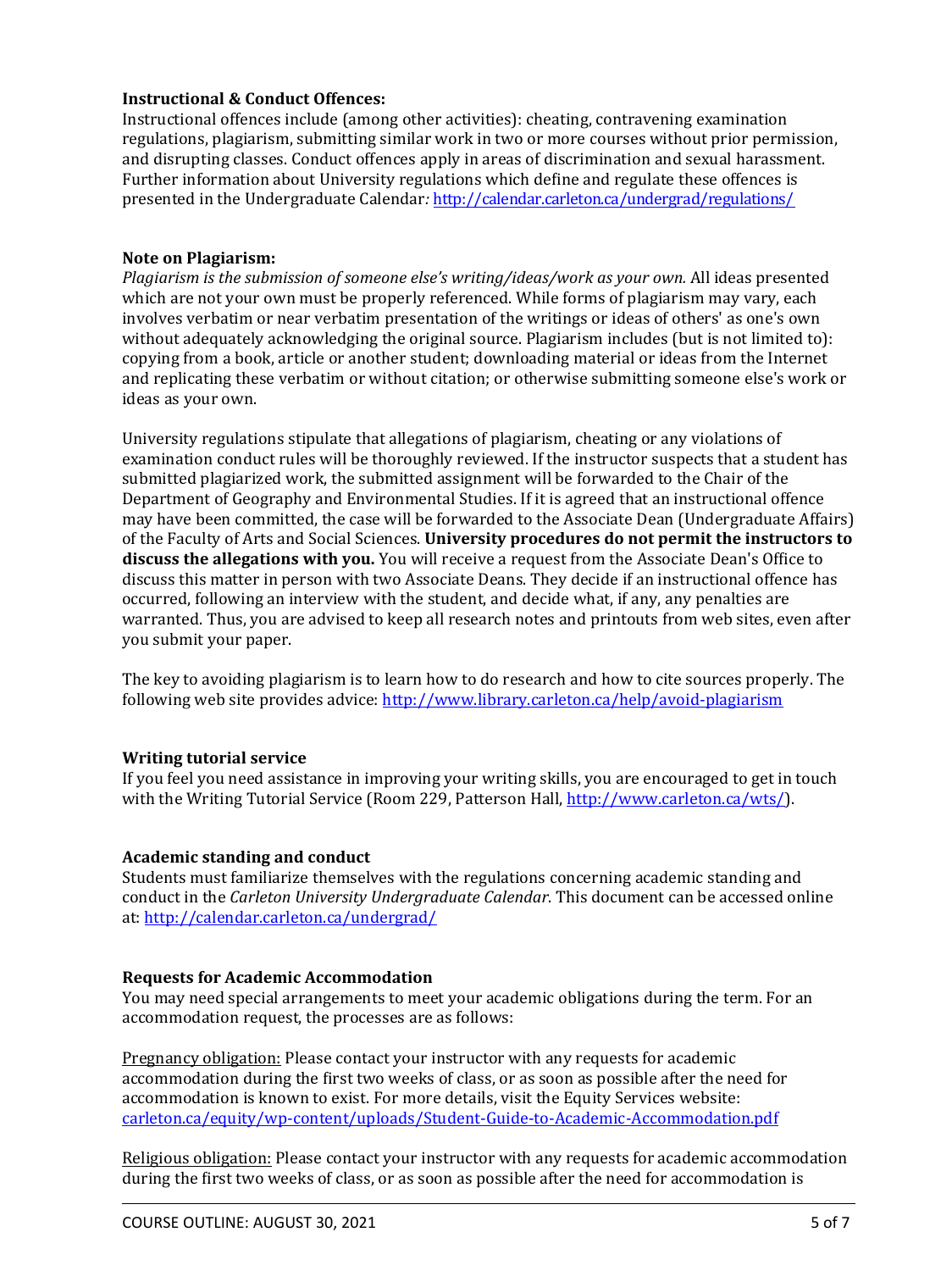known to exist. For more details, visit the Equity Services website: carleton.ca/equity/wp-content/uploads/Student-Guide-to-Academic-Accommodation.pdf

Academic Accommodations for Students with Disabilities: If you have a documented disability requiring academic accommodations in this course, please contact the Paul Menton Centre for Students with Disabilities (PMC) at 613-520-6608 or pmc@carleton.ca for a formal evaluation or contact your PMC coordinator to send your instructor your Letter of Accommodation at the beginning of the term. You must also contact the PMC no later than two weeks before the first inclass scheduled test or exam requiring accommodation (if applicable). After requesting accommodation from PMC, meet with your instructor as soon as possible to ensure accommodation arrangements are made. carleton.ca/pmc

Survivors of Sexual Violence: As a community, Carleton University is committed to maintaining a positive learning, working and living environment where sexual violence will not be tolerated, and is survivors are supported through academic accommodations as per Carleton's Sexual Violence Policy. For more information about the services available at the university and to obtain information about sexual violence and/or support, visit: carleton.ca/sexual-violence-support

Accommodation for Student Activities: Carleton University recognizes the substantial benefits, both to the individual student and for the university, that result from a student participating in activities beyond the classroom experience. Reasonable accommodation must be provided to students who compete or perform at the national or international level. Please contact your instructor with any requests for academic accommodation during the first two weeks of class, or as soon as possible after the need for accommodation is known to exist.

https://carleton.ca/senate/wp-content/uploads/Accommodation-for-Student-Activities-1.pdf

For more information on academic accommodation, please contact the departmental administrator or visit: students.carleton.ca/course-outline

## **Student life services**

Student Life Services, located in Room 501 of the Unicentre, offers a range of programs and services to assist students in adjusting to academic life, in improving their learning skills, and in making academic and career decisions.

## **COVID-19 directives**

All members of the Carleton community are required to follow COVID-19 prevention measures and all mandatory public health requirements (e.g. wearing a mask, physical distancing, hand hygiene, respiratory and cough etiquette) and mandatory self-screening prior to coming to campus daily.

If you feel ill or exhibit COVID-19 symptoms while on campus or in class, please leave campus immediately, self-isolate, and complete the mandatory symptom reporting tool. For purposes of contact tracing, attendance will be recorded in all classes and labs. Participants can check in using posted QR codes through the cuScreen platform where provided. Students who do not have a smartphone will be required to complete a paper process as indicated on the COVID-19 website.

All members of the Carleton community are required to follow guidelines regarding safe movement and seating on campus (e.g. directional arrows, designated entrances and exits, designated seats that maintain physical distancing). In order to avoid congestion, allow all previous occupants to fully vacate a classroom before entering. No food or drinks are permitted in any classrooms or labs.

For the most recent information about Carleton's COVID-19 response and required measures, please see the University's COVID-19 webpage and review the Frequently Asked Questions (FAQs). Should you have additional questions after reviewing, please contact covidinfo@carleton.ca